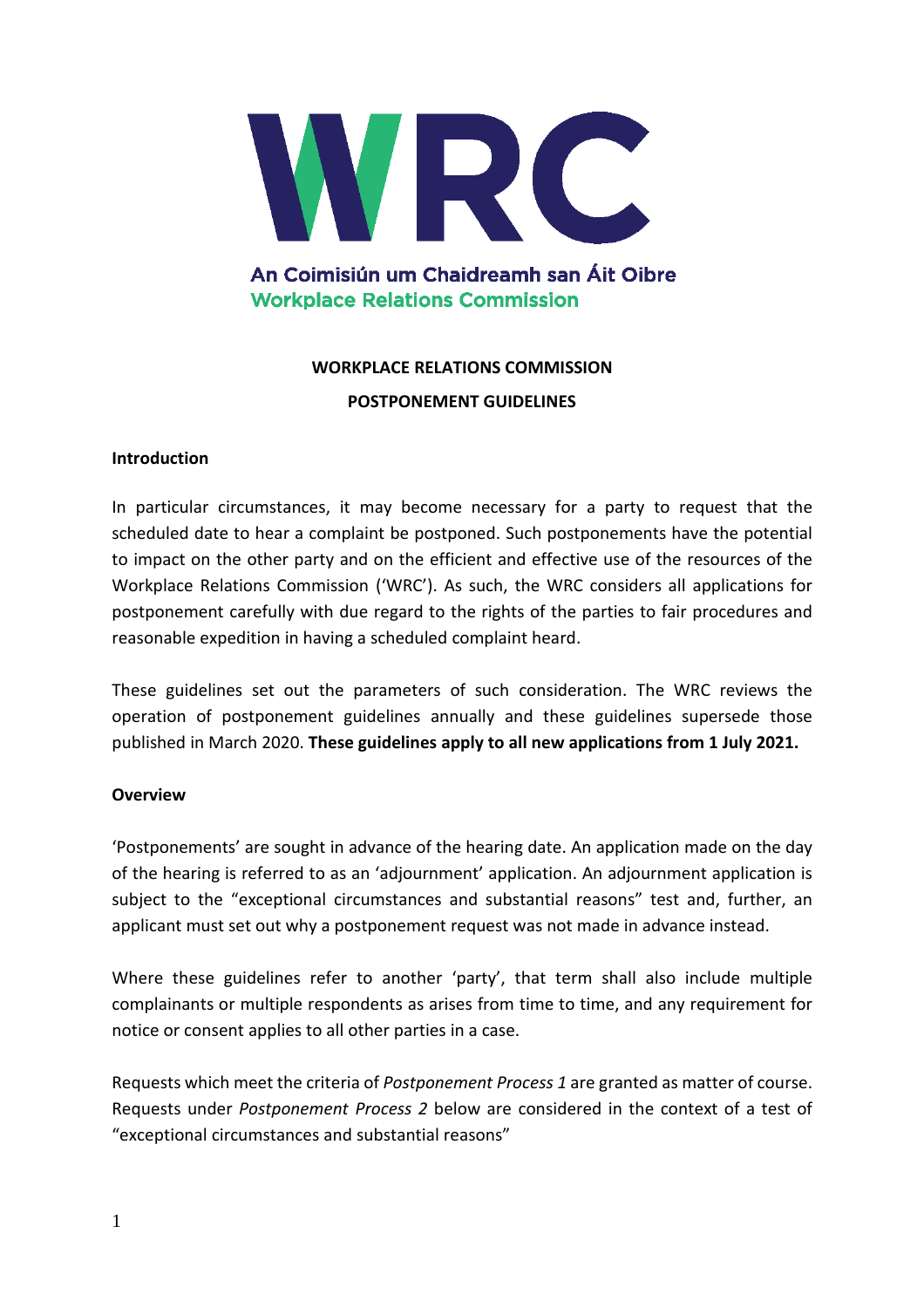### **Postponement Process 1 (Early Applications Made with the Consent of Both Parties)**

Applications received by the WRC **within 5 working days** from the date of the hearing notification letter, **accompanied by the written consent of the other party,** are automatically granted. For example, *Party A receives a letter dated Monday 1 February from the WRC listing their hearing for a date they have been selected for jury duty. In such cases, they must seek and obtain the consent of party B to postpone, and then must email the WRC with a copy of that consent seeking a postponement of the hearing date no later than 17.00 on Friday 5 February.*

Applications made **later** than 5 working days from the date of the hearing notification letter and/or applications made **without the consent** of the other party are considered and dealt with under *Postponement Process 2* set out below.

Applications for postponements should be made by submitting a request and supporting documentation to the dedicated email address: **[postponements@workplacerelations.ie](mailto:postponements@workplacerelations.ie)**  Such applications should be made in the format set out in the Appendix to these guidelines.

#### **All applications must be made on notice to the other party.**

**Applications submitted on this basis are limited to one application per party, per case.**

#### **Postponement Process 2 (Early Applications Without Consent or Late Applications)**

When applications for a postponement are made to the WRC where no consent of the other party has been obtained, the reasons behind the application should be furnished together with any relevant supporting documentation at the time of the application. Such supporting documentation might include medical certificates, a death notice, evidence of flight bookings, proof of jury duty, etc.

Subsequent to receipt of such an application:

- 1. The WRC will write to the other party notifying them of the postponement application and the reasons furnished. Submitted supporting documentation is generally not shared with the other party.
- 2. The other party will be given 2 working days to furnish comments on the application by way of email to [postponements@workplacerelations.ie](mailto:postponements@workplacerelations.ie).
- 3. At the conclusion of these 2 further working days, the WRC Adjudication Services will process the request taking into account all comments received.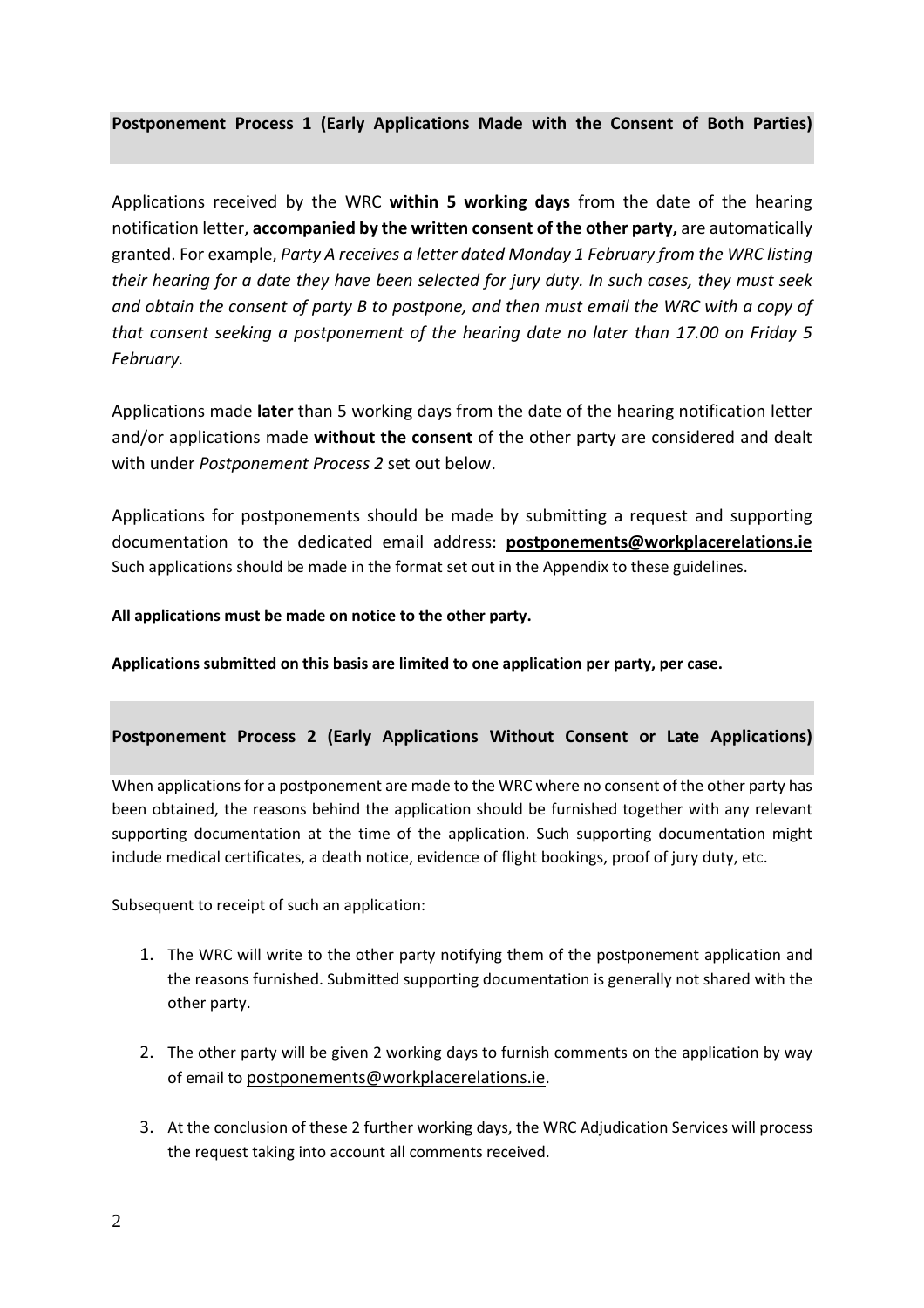- 4. Written notification of the outcome of the postponement request will be sent by WRC Adjudication Services to all parties.
- 5. In all applications under Postponement Process 2, the WRC will consider whether there are "exceptional circumstances and substantial reasons" evidenced.
- 6. In some unusual circumstances such as a compelling application or imminent hearing date, the WRC may not be in position consult all parties. For example, if the application is made close to the hearing date the WRC may make a decision on the postponement out of necessity on the basis of information supplied by the applicant, without consulting the other party.
- 7. Where a postponement or adjournment application has been refused, a new application will not be considered unless supported by new relevant facts not previously available to the applicant. Those new facts must be clearly set out in the new application.

All applications for postponements should be made by submitting a request and supporting documentation to the dedicated email address: **[postponements@workplacerelations.ie](mailto:postponements@workplacerelations.ie)** Applications should be made in the format set out in the Appendix.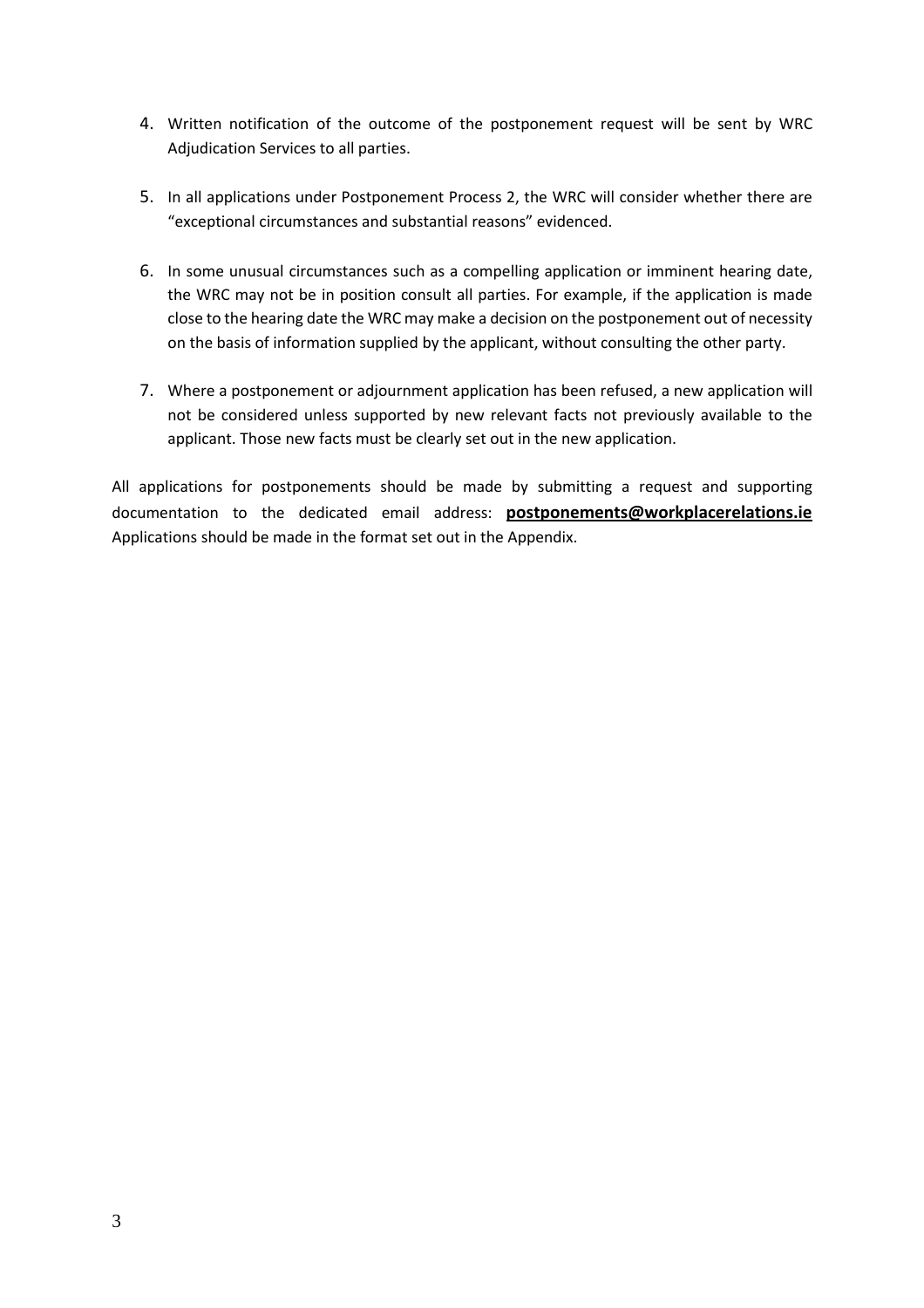#### **Appeals of Postponement Refusals**

**Where an appeal of a postponement decision is made less than 5 working days from the hearing date, the appeal will instead be dealt with by the Adjudication Officer on the day of the hearing.**

In other circumstances where time permits, where an application for a postponement is refused, the applicant may request a postponement appeal. The appeal is a paper-based appeal decided by an Adjudication Officer.

The application for an appeal must be made within 2 working days of the date of the relevant decision refusing the postponement request.

Such appeals should be directed to [postponements@workplacerelations.ie](mailto:postponements@workplacerelations.ie) with "Postponement Appeal Request" in the subject line and other parties should be copied on that email.

Subsequent to receipt of such an application:

- 1. The Adjudication Officer assigned the appeal may write to both parties and allow 2 working days for the other party to email any submissions on the appeal to the WRC.
- 2. When appeals to postponement decisions are being considered, the WRC will consider whether there are "exceptional circumstances and substantial reasons" evidenced.
- 3. A decision will issue to the parties as soon as possible thereafter.

A party remains free to make a fresh adjournment application to the Adjudication Officer at the hearing itself but subject to the "exceptional circumstances and substantial reasons test.

The WRC Privacy Statement is set out at: Data Protection - Workplace Relations [Commission](https://www.workplacerelations.ie/en/data_protection/)